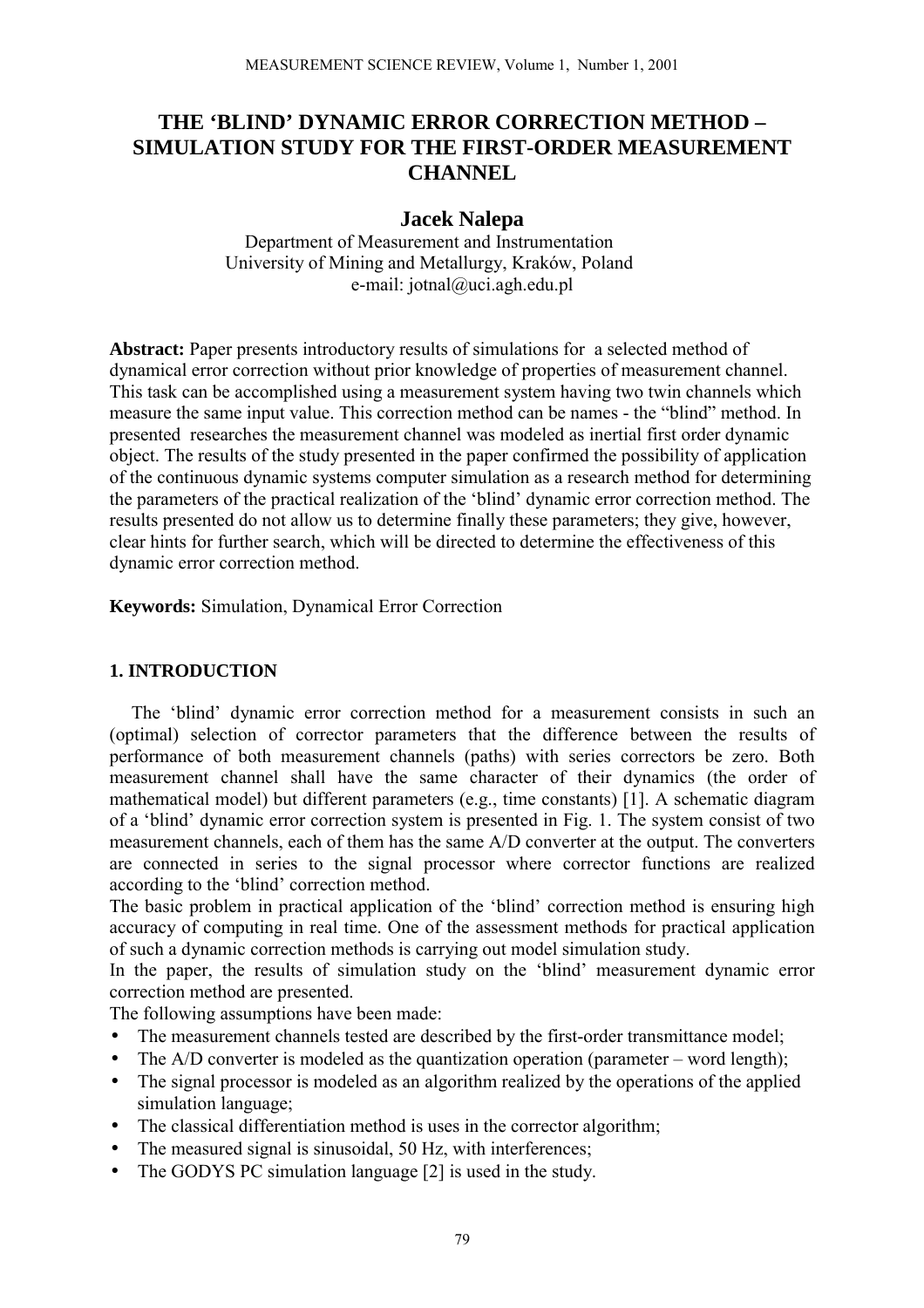

Fig. 1. Schematic diagram of the 'blind' dynamic error correction system

Basic goals of the simulation study made were as follows:

- Selecting numerical methods used in digital correctors;
- Selecting the quality criterion index used for the optimal selection of corrector parameters;
- Selecting a method of optimal selection of corrector parameters,

all based on the selection of: sampling frequency, A/D converter word length and the interference parameters of the measured signal.

### **2. SIMULATION OF THE 'BLIND' DYNAMIC ERROR CORRECTION SYSTEM**

Measurement channels were modeled as the first-order transmittance.

$$
\frac{X_1(s)}{X_{we}(s)} = \frac{1}{1 + T_1 s}
$$
\nwhere: T<sub>1</sub> = 4.4 [ms], T<sub>2</sub> = 2.2 [ms] (1)

A/D converters were modeled as the operation of quantization.

$$
\mathbf{X}_{k1} = \mathbf{q} \cdot \text{Entier}\left[\frac{\mathbf{X}_1 + \frac{\mathbf{q}}{2}}{\mathbf{q}}\right] \qquad \qquad \mathbf{X}_{k2} = \mathbf{q} \cdot \text{Entier}\left[\frac{\mathbf{X}_2 + \frac{\mathbf{q}}{2}}{\mathbf{q}}\right] \qquad (2)
$$

where:  $q = 2.4414062$  E-4 , (word length 13 bit for range [-1,1])

Correctors were modeled as the operation of differentiation:

$$
\frac{Y_{\text{wy1}}(s)}{X_{k1}(s)} = 1 + T_3 s \qquad \frac{Y_{\text{wy2}}(s)}{X_{k2}(s)} = 1 + T_4 s \qquad (3)
$$

where:  $T_3 = ALFA*T_1$  i  $T_4 = BETA*T_2$ , ALFA i BETA - coefficients

The study on the determination of the accuracy of the classical differentiation operation represented by DERIVT in the GODYS PC language was carried out first. The sinusoidal input signal of frequency  $F_s = 50$  Hz was subsequently quantized and differentiated; the calculated errors were referred to the result of the ideal differentiation (the cosine function). Sampling (of frequency  $F_p$ ) was simulated by the simulation step. Errors were calculated for one period of the investigated run. These errors were: BRS – accumulated error (the integral of the absolute value of error),  $BRDW$  – relative dynamic error,  $BRSK$  – the absolute value of the mean error per one step,  $BRM -$  maximum error. Based on the obtained results it can be concluded that all relationships between the calculated errors and the  $F_p/F_s$  ratio exhibit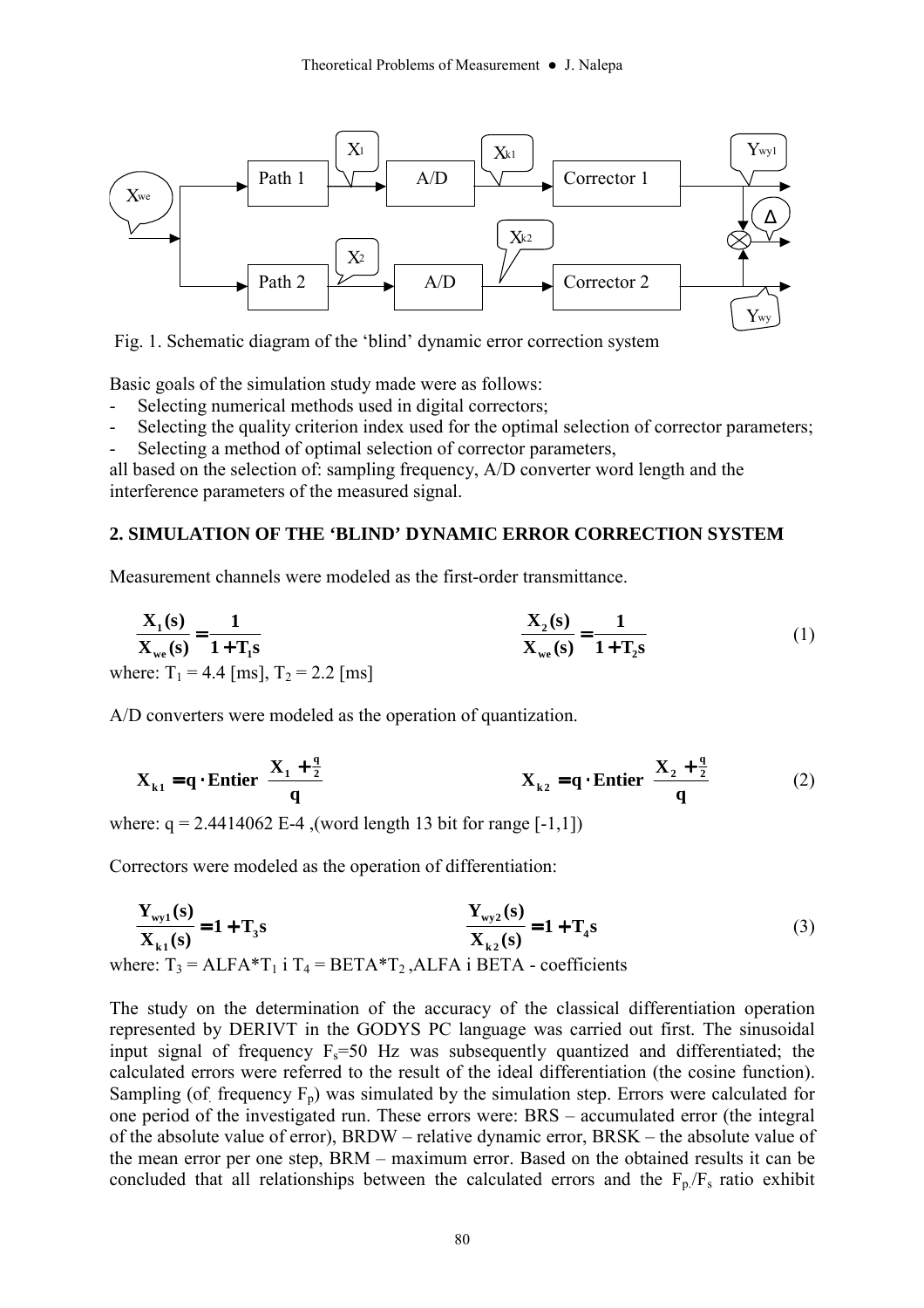minimum, although not at the same point. Moreover, it was found that the higher sampled frequency, the stronger influence of the word on the differentiation error.

The investigations did not point unequivocally at the unique sampling frequency (i.e., more adequate, the ratio  $F_p/F_s$ ). However, it was possible to state that the quantization and differentiation error did not exceed 1% over a wide range of the ratio  $F_p/F_s$ .

In order to select one sampling frequency for the study of the 'blind' correction, simulation study were carried out to determine the relationship of three ideal 'blind' correction quality criterion indices and the ratio  $F_p/F_s$ . Performance of both measurement channels and in-series connected ideal correctors was simulated. Ideal dynamic error correction means adopting the ALFA and BETA coefficients equal unity. The calculation of the correction quality index was based on the difference in the results of the performance of both channels (error ∆ in Fig.1) in subsequent simulation steps. The calculated correction quality indices were: BKS  $$ accumulated error (the integral of the absolute value of error),  $BKKW -$  square error (the integral of the squared error),  $BKMA$  – maximum error [3]. The values of all criteria reached their minimum for the ratio  $F_p/F_s$  equal 40. This number results from the favorable accumulation in the both channels of the errors of quantization, integration, differentiation and again integration. Simulations were made for various A/D converter word lengths from 10 to 16 bits, and always the minimum occurred although the longer the word the higher the

ratio  $F_p/F_s$  for the minimum (Fig.2). The fixed-step numerical integration methods were used in the study made, and all produced similar results with accuracy better than 1%.



Fig.2 Correction quality index BKS in function of ratio  $F_p/F_s$  for various A/D converter word lengths .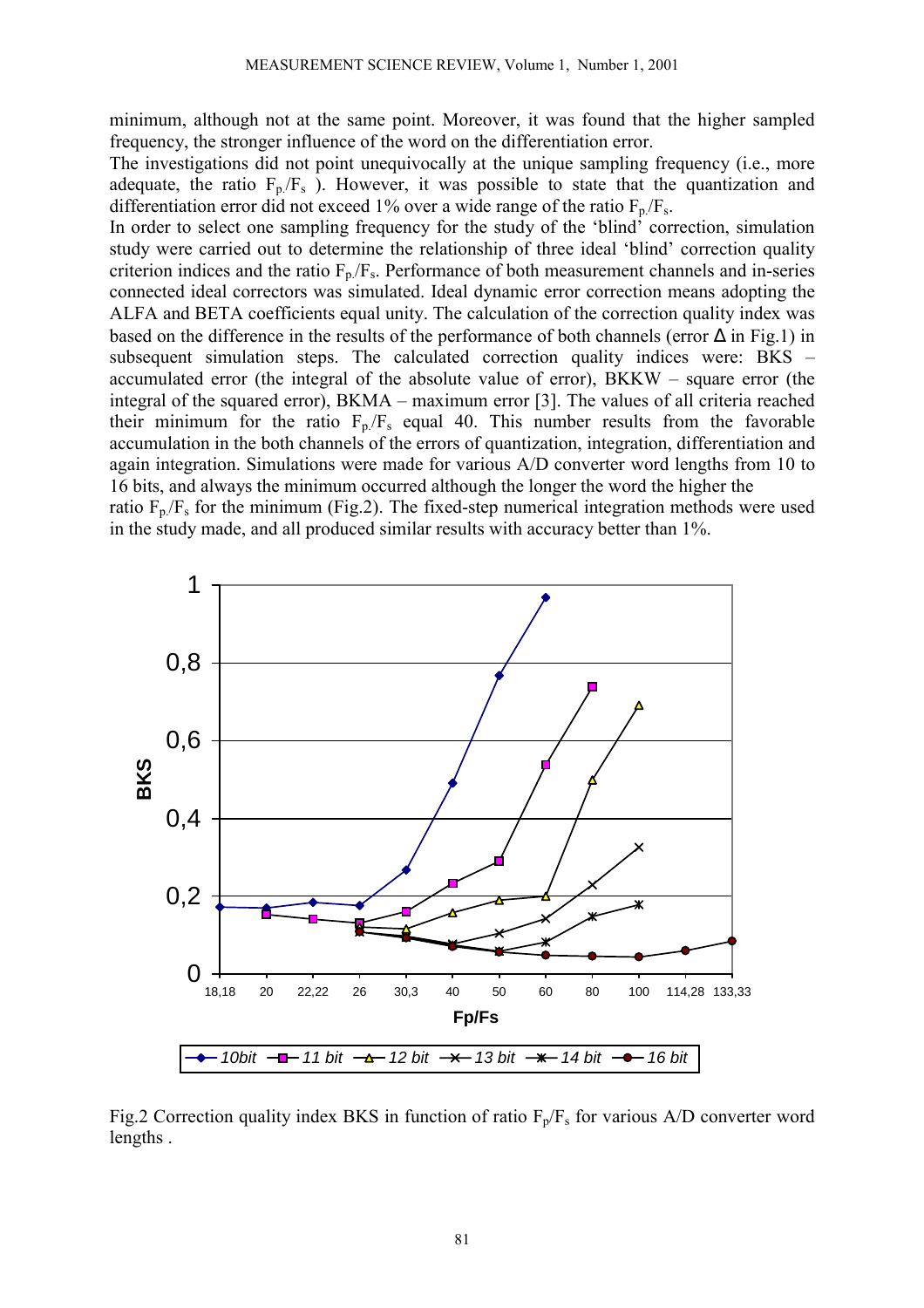Next series of simulation research on the 'blind' dynamic correction was aimed at the determination of the sensibility of the previously used quality criteria indices to the "offtuning" of correctors by changing the ALFA and BETA coefficients. The simulations were carried out for the ratio  $F_p/F_s = 40$ ; a simulation interval included three periods of the input signal, and the errors were calculated for one full (third) period, which allowed to avoid startup errors. Based on the obtained results it can be stated that all criteria show similar sensibility (variation by one order) to the assumed values of corrector parameters. The highest sensibility showed successively the BKS, BKKW and BKMA criteria.

Full simulation study of the 'blind' dynamic correction included adding an algorithm of the optimum selection of corrector parameters to the two measurement channels. For simplicity the values of the ALFA and BETA coefficients were optimized. BSK and BKKW were used as the quality criteria. The simulations were carried out for a sinusoidal input signal with a possibility of adding interferences. The simulations were carried out using the RKG numerical integration method with the step adequate for the predetermined ratio  $F_p/F_s = 40$ . Three optimization methods, available in the GODYS PC language, were employed: DSC (Davies, Swann, Campey), MC (Monte Carlo) and SHORT (uniform interval contracting). The simulated duration included three periods of input signal, and the optimization took place in the third period.

Many simulation runs were carried out where the following was also changed:

- six starting points of optimization,
- three variability ranges of corrector coefficients,
- the level of disturbance of the input signal by the third harmonic (from 5% to 30%).
- the level of disturbance which consisted in cutting the sinusoid (from  $5\%$  to  $50\%$ ),
- the A/D converter word (from 8 to 16 bits).

The quality of corrector parameter selection was determined in the sense of the mean squared error. Based on the obtained results the following conclusions can be made:

- The MC method gives the best results for both correction quality criterion indices irrespectively of the starting point. The method is up to five times slower than the others.
- The DSC method has substantially shorter calculation time but the selection errors are in average three times larger independently of the starting point. Smaller errors were obtained for the accumulated index (BKS).
- The SHORT method was totally disqualified because of its large errors.
- The result of optimization by the MC method weakly depends on the applied A/D converter word length. For example, the result does not change in the interval of 11-16 bits for BKKW and in the interval of 12-16 bits for BKS.
- The optimization by the DSC method depends on the applied length of A/D converter word and gives minimum values of BKS for 12 bits, and of BKKW for 13 bits,
- Interfering the third harmonic up to 25% does not influence the results for the MC optimization method.
- Interfering by the third harmonic always adversely influences the results for the DSC optimization method.
- Contracting the variability interval always improved the results for MC and changed not much for DSC.
- Expanding the variability interval deteriorated a bit the results for MC and slightly improved them for DSC.
- Cutting the sinusoid down even to the 50% -level did not change the final results obtained with the MC method.